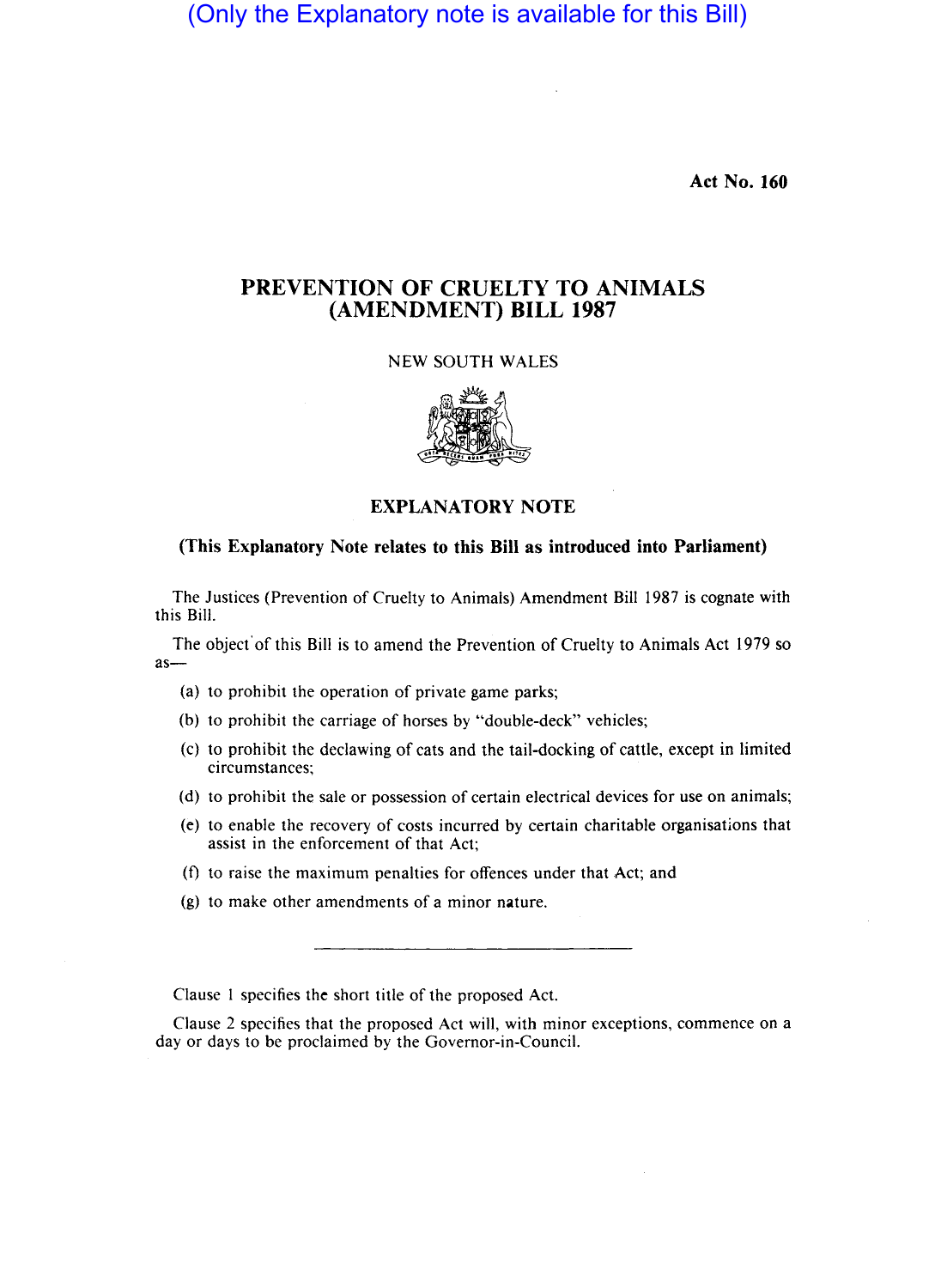*Prevention of Cruelty to Animals (Amendment) 1987* 

Clause 3 defines the Principal Act.

Clause 4 gives effect to the Schedules of amendments.

Clause 5 saves certain regulations and extends the time for which animals may be held pending proceedings for offences concerning them from 7 days to 30 days if the animals were held at the commencement of the proposed amendment to section 26 of the Principal Act.

Schedule 1 (1) amends section 4 (Interpretation) of the Principal Act-

- (a) by inserting definitions of "authorise", "cat", "charitable organisation" and "pinion";
- (b) by including public servants appointed by the Minister as officers within the meaning of the Act;
- (c) by updating the definition of "veterinary surgeon";
- (d) by extending the scope of acts of cruelty to include kicking; and
- (e) to make it clear that an act of cruelty can result from an omission as well as an act.

Schedule 1 (2) substitutes section 5 (Cruelty to animals) of the Principal Act so as to make it clear that a person who is in charge of an animal commits an offence if the person fails to exercise reasonable care, control or supervision of an animal to prevent the commission of an act of cruelty on the animal, fails to alleviate pain inflicted on the animal or fails to provide veterinary treatment. The maximum fine for an offence against the section is increased from \$1,000 to \$2,000.

Schedule I (3) amends section 7 (Carriage and conveyance of animals) of the Principal Act to make it an offence to carry or convey. or authorise the carriage or conveyance of, a horse on a multi-deck vehicle. This is intended to prevent the use of transport such as "double-deck" trucks. The maximum fine for an offence against the section is increased from \$1,000 to \$2,000.

Schedule I (4) amends section 8 (Animals to be provided with food, drink or shelter) of the Principal Act to make it clear that it is an offence not to provide an animal with proper and sufficient food, drink or shelter. The maximum fine for an offence against the section is increased from \$1,000 to \$2,000.

Schedule I (5) amends section 9 (Confined animals to be exercised) of the Principal  $Act-$ 

- (a) to require confined horses to be exercised;
- (b) to reduce the period for which an exhibited animal or an animal being carried or conveyed may be confined without exercise from 48 to 24 hours; and
- (c) to increase the maximum fine for an offence against the section from **\$1,000** to \$2,000.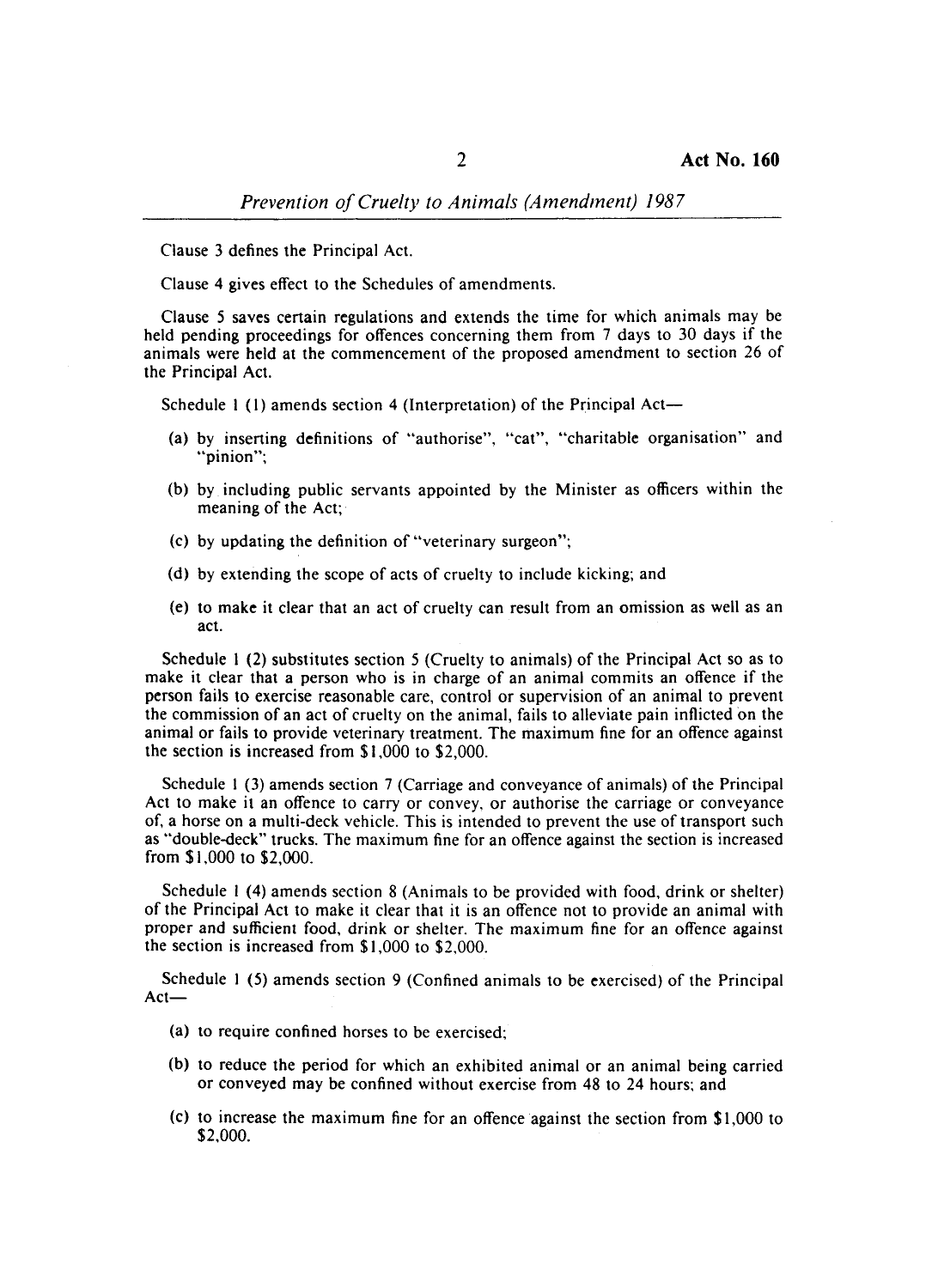Schedule I (6) amends section 12 (Certain operations not to be performed on animals) of the Principal Act-

- (a) to make it an offence to dock the tail of a bull, ox, bullock, steer, cow, heifer or calf or remove one or more of the claws of a cat; and
- (b) to create additional defences to the offences against the section.

The defences are that-

- (a) in the case of the docking of a calfs tail not performed by a veterinary surgeon, the animal was less than 6 months of age and the act was performed in accordance with the regulations; and
- (b) in the case of the docking of a cow, heifer or calfs tail, declawing of a cat or debarking of a dog, the act was performed in accordance with the regulations by a veterinary surgeon.

Schedule 1 (7) inserts proposed section 12A (Registers relating to certain procedures) into the Principal Act. The proposed section requires veterinary surgeons who carry out procedures that are normally prohibited by section 12 of the Principal Act to enter particulars of such procedures in a register which must be kept for a period of not less than 2 years after a procedure is carried out. The maximum penalty for an offence against the proposed section will be a fine of \$2,000.

Schedule I (8) substitutes section 16 (Electrical devices not to be used upon animals) of the Principal Act so as to prohibit the use, sale or possession of an electrical device used or intended for use on animals and increases the maximum fine for an offence against the section from \$1,000 to \$2,000.

Schedule 1  $(9)$  makes an amendment to section 17 (Certain spurs etc. not to be kept) of the Principal Act as a consequence of the amendment to be made by Schedule 1 (8).

Schedule I (10) substitutes section 18 (Animal baiting prohibited) of the Principal Act to make it possible to commit an offence against the section in a public place and to increase the maximum fine for an offence against the section from \$1,000 to \$2,000.

Schedule I (11) inserts proposed section 19A (Game parks prohibited) into the Principal Act. The proposed section prohibits a person from using, managing or controlling, or authorising the use of or charging admission to, premises used as a game park. It will also be an offence for a person who has paid an admission fee to take or kill an animal in a game park. The penalty for an offence under the proposed section will be a fine of up to \$2,000 or imprisonment for up to 6 months, or both. The proposed section will not apply in relation to animals other than mammals or in any other cases excepted by the regulations.

Schedule I (12) amends section 24 (Certain defences) of the Principal Act to provide that the defence that an animal was taken or killed in the course of, and for the purpose of, hunting or other related activities or for human consumption does not apply to an offence under proposed section 19A.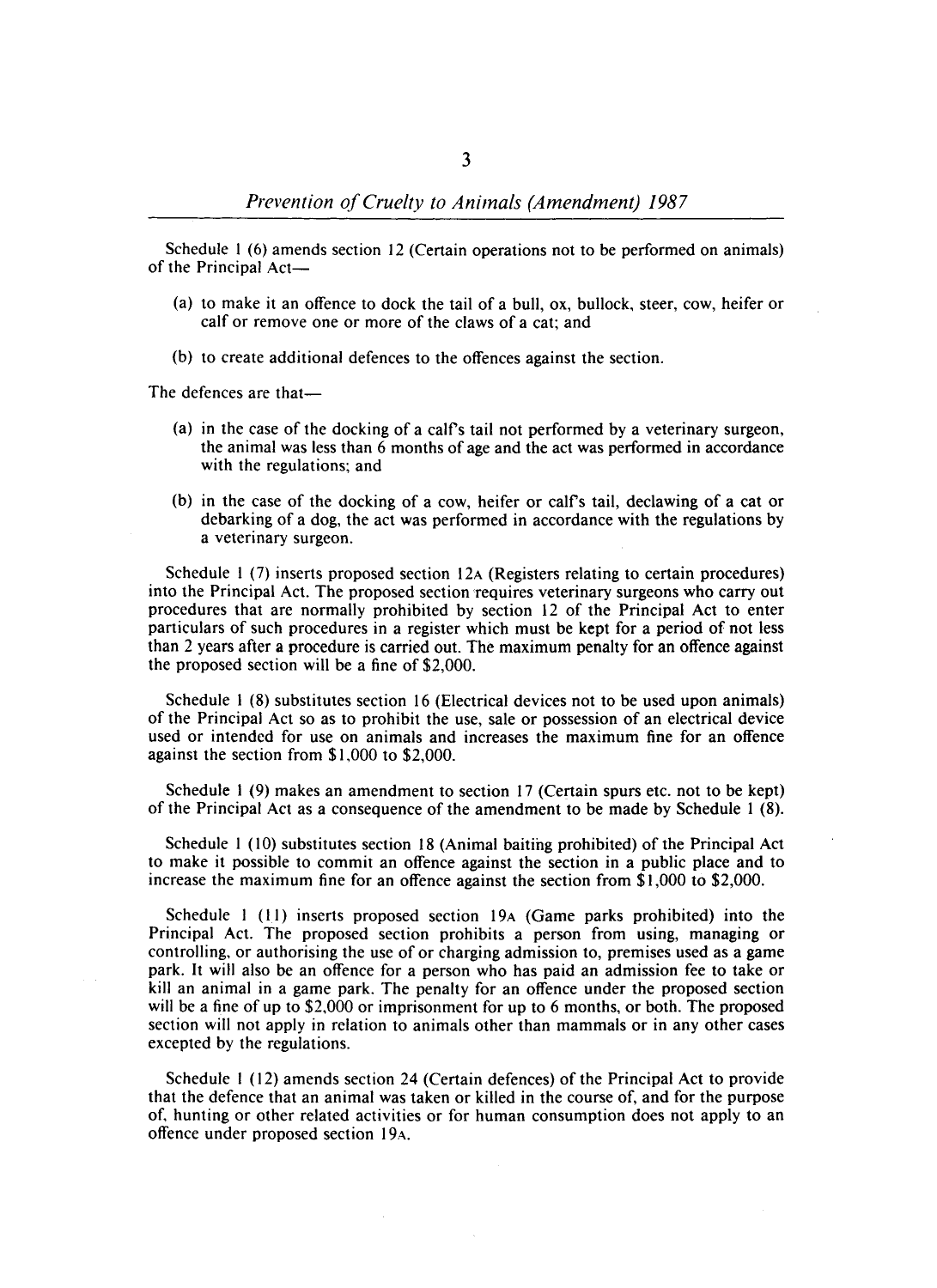*Prevention o/Cruelty to Animals (Amendment) 1987* 

Schedule I (13) amends section 25 (Powers of officers in respect of certain places) of the Principal Act to empower officers to inspect, take copies of, or extracts or notes from, or require the production of, registers required by the Act or the regulations to be kept by people carrying on certain animal trades (for example, operating livery stables) or by veterinary surgeons. The maximum penalty for failure to comply with such a requirement will be \$1,000.

Schedule 1 (14) amends section 26 (Powers of officers, generally) of the Principal Act-

- (a) to extend from 7 to 30 days the period for which an animal may be held pending commencement of proceedings for an offence concerning the animal; and
- (b) to enable the recovery of costs incurred by or on behalf of a charitable organisation, the police force or a government department in respect of the exercise by an officer of the officer's powers under the Principal Act or in complying with duties imposed by the Principal Act in respect of an animal.

Schedule I (15) amends section 27 (Search warrant) of the Principal Act to enable a search warrant to authorise the inspection and examination of registers.

Schedule 1 (16) inserts proposed section 27A (Officers may demand name and address) into the Principal Act. The proposed section enables an officer to require a person committing, or suspected on reasonable grounds of committing, an offence against the Act to inform the officer of the person's full name and residential address. The maximum penalty for failure to comply with such a request will be \$1,000.

Schedule I (17) inserts proposed section 29A (False or misleading entries in registers) into the Principal Act. The proposed section makes it an offence to knowingly make, or authorise the making of. a false or misleading entry in a register and imposes a maximum fine of \$2,000.

Schedule I (18) inserts proposed section 30A (Court may order payment of certain costs) into the Principal Act. The proposed section enables a court which has convicted a person of an offence under the Principal Act or its regulations involving an animal to order the convicted person to pay the costs incurred by any person. charitable organisation, the police force or a government department in taking possession of the animal, transporting the animal, feeding and sheltering the animal or treating the animal. Such costs may be recovered as a debt in a court of competent jurisdiction.

Schedule I (19) amends section 31 (Court may make order regarding disposal of animal) of the Principal Act so as to enable a court to order that a person convicted of an offence against section 5 of the Principal Act shall not purchase or acquire, or take possession or custody of, any animal within a specified period.

Schedule 1 (20) inserts proposed section  $31A$  (Sale of certain animals) into the Principal Act. The proposed section enables an animal which has been seized by an officer of a charitable organisation, and not claimed by any person within a specified period, to be sold after the sale has been advertised as required by the regulations or, if not sold, to be disposed of. A person who purchases such an animal will obtain a good title to the animal and compensation will not be recoverable by a former owner in relation to such a sale or disposal.